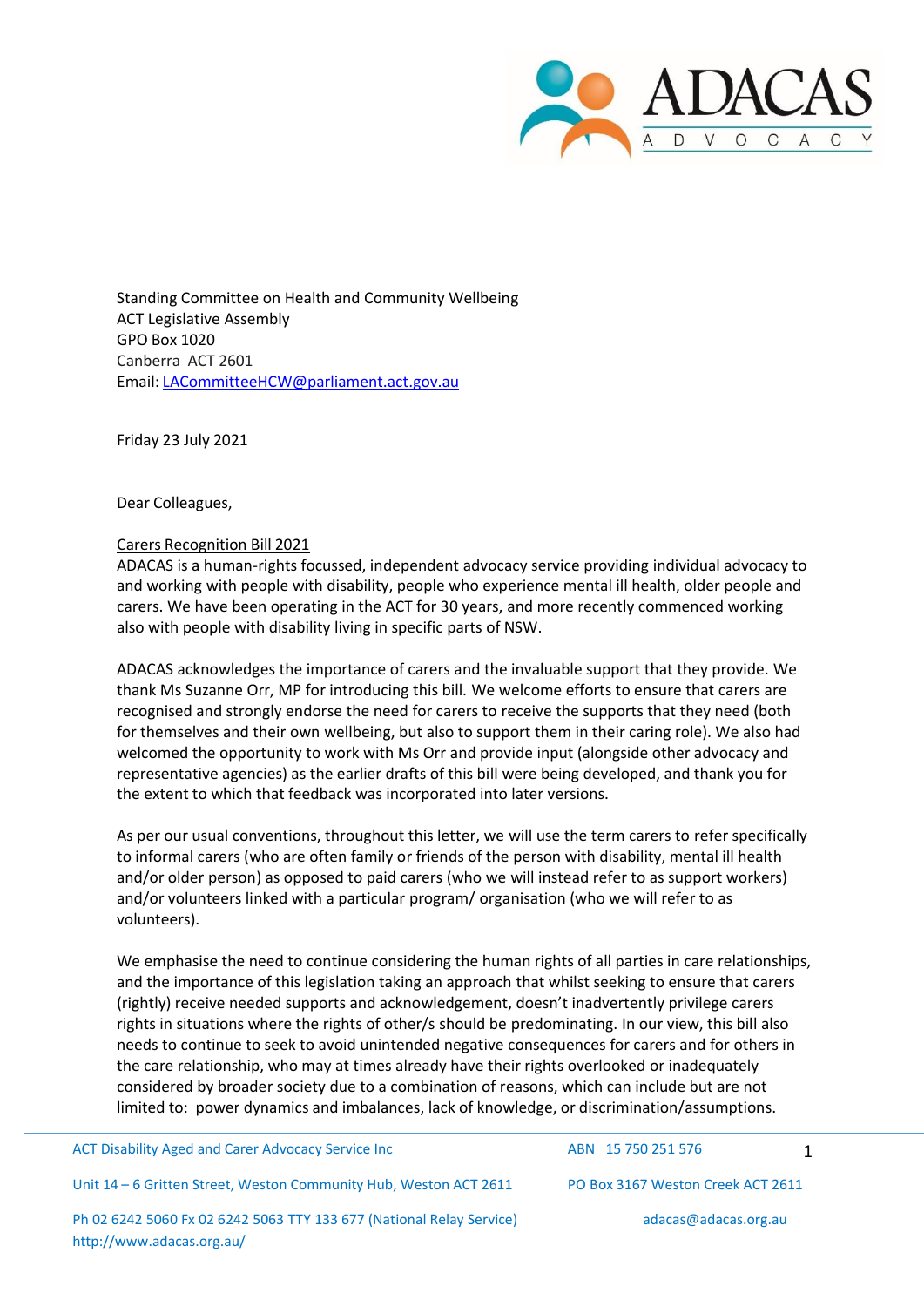In considering our response to this bill, we have been continuing to think carefully about approaches re recognising carers, and upholding carers rights and those of others in care relationships. We have additionally been reflecting on the practicalities of how services, funding and service systems work and implications.

As part of earlier feedback, we had asked that the bill distinguish between the rights to support the carers need for themselves (which is clearly imperative and very important), and the carer's rights in their role of caring for another person. With the latter, it is imperative that the legislation is framed in such a way as to ensure that in general, this Act is taking account of everyone's rights, and cannot be utilised once issued as a mechanism for carers to seek undue or unfair preferencing of their rights above the human rights of the person for whom they are caring. We recognise the complexities in finding the right wording for legislation on carer recognition, given that there are often at least two people in a care relationship, whose rights can intertwine, whose rights can affect each other, but whose rights can also at times compete. We are pleased to see the improvements with the current version, but repeat this comment regardless, given the importance of the topics.

As a related topic, but aside – We want also to acknowledge the important work that is done by our colleagues at Carers ACT – and to emphasise the continuing need for adequate funding to fully implement the Carers Strategy in the ACT.

We also wanted to bring to your attention a gap that is currently existing in terms of education, and ongoing support for people who take on the role as Enduring Power of Attorney (EPOA) or guardian – roles which many carers undertake. Education and support available should include the nature and limitations of EPOA and guardianship roles, but also should focus on supported decision-making approaches, which are widely recognised as essential in seeking to ensure that the rights of people with disability (with impaired cognitive abilities) are upheld.

Please do not hesitate to contact Lauren O'Brien, Systemic Advocacy Team Leader [\(lauren@adacas.org.au](mailto:(lauren@adacas.org.au) / 6242 5060) or myself, as per the contact details with my signature below, should there be any questions in relation to this submission.

Yours sincerely,

Wendy Prowse CEO ADACAS [Ceo@adacas.org.au](mailto:Ceo@adacas.org.au) Phone 6242 5060 / 0417 141 049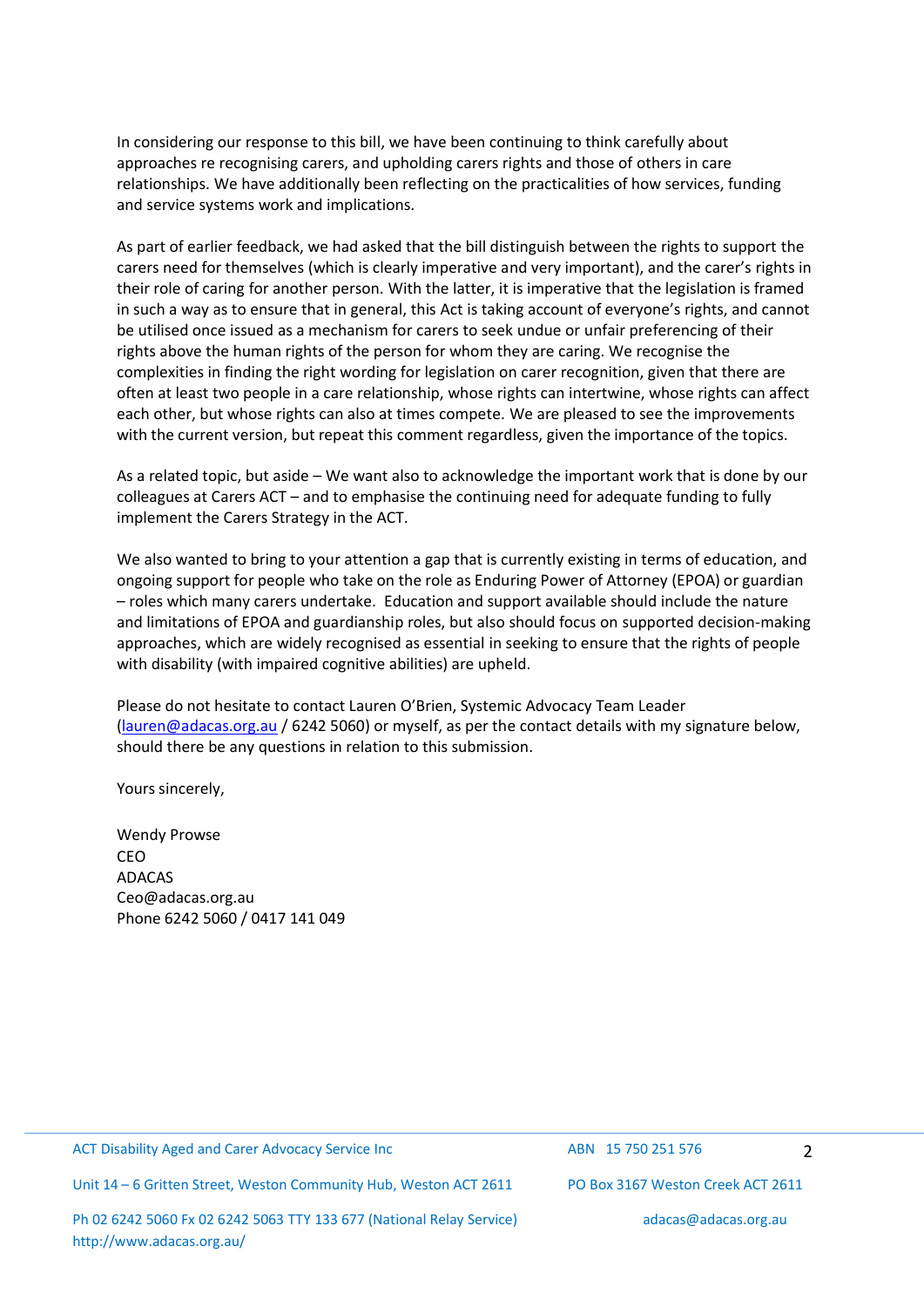# **Continued ADACAS Responses to draft Carer Recognition Act 2021** (as at 23 July 2021)

# **Part 2: Objects and important concepts: Comments**

# Nuance in the nature and extent of the care relationship.

Part 2: Section 6: Meaning of care relationship: We liked that this draft is nuanced, in that it recognises that there are some circumstances where a person receiving care might not identify or agree that a particular person has status as a carer (in some cases might strongly insist that the person is not a carer), but that the Act can also still recognise that the other person might still be offering a level of support and/or care that is having an impact and might still need support for themselves accordingly. We note the importance of simultaneously being able to respect the views of the person receiving care and the boundaries that they are setting around involvement of other people in their care, whilst also ensuring that support is available for people that need it (even when the title carer is disputed).

Clarification: in Part 2, section 6, number 2, it is stated that: "a regulation may prescribe a relationship to be a care relationship". We request clarification on this clause, and the situations in which it might apply. We recognise that status as a carer can be complex and can be subjective as to whether people identify as a carer (or are nominated as a carer by others). We seek clarification as to situations in which a regulation might apply. (Is this intended to cover kinship and foster carers, in situations where there are children/young people involved?)

### **Part 3, Section 8: Care relationship principles – treatment of carers:**

In reflecting anew (with fresh eyes) on this section, we provide added feedback as follows:

### Nuance re responsibility to provide support

<http://www.adacas.org.au/>

- Clause 1g whilst we absolutely endorse that carers should have access to support that is timely, responsive, appropriate, respectful and accessible – we propose that this clause be very slightly re-worded, so as to add the nuance that this applies in situations where support is being provided to carers? (One option to do this, could be to incorporate clause g as a sub-clause in clause h?)
- Clause 1h (ii) if this is referring to all support services, programs or policies related to the carer and care relationship, this might be difficult to achieve. We also are conscious of the risk to carers – as if every organisation needs to seek their insights at every stage of every process, there is a high risk that carers could quickly become over-burdened by organisations' requests (especially if these insights were being sought at times when carers were already feeling under pressure). After further reflection, we are therefore suggesting an alternative approach - could Carers ACT be funded to co-produce (or update/tailor) a best practice guide with carers that arises from this act, that organisations could then use, to seek to embed best practice approaches within systems and processes? (We will return to this suggestion later in this paper). With regards to the specific wording of this section, we would also ask - is the intent of this more about having their views considered in the approach to the direct care being provided through that service? If so, we would suggest that it be re-worded. If the intent is to speak also to the importance of the carer perspective being included in broader approaches to policy/system design etc, we strongly recommend that this be re-thought (as per our suggestion for a best practice guide). If the decision is to retain this clause, as a minimum change, we would suggest that further nuance be added in the way this section is framed, (as whilst I'd imagine that most services would seek to include carer voices/perspectives as part of assessment/ planning/ delivery/ management and review of support services, programs or

| <b>ACT Disability Aged and Carer Advocacy Service Inc.</b>           |  |  | ABN 15 750 251 576 |                                   | 3 |
|----------------------------------------------------------------------|--|--|--------------------|-----------------------------------|---|
| Unit 14 - 6 Gritten Street, Weston Community Hub, Weston ACT 2611    |  |  |                    | PO Box 3167 Weston Creek ACT 2611 |   |
| Ph 02 6242 5060 Fx 02 6242 5063 TTY 133 677 (National Relay Service) |  |  |                    | adacas@adacas.org.au              |   |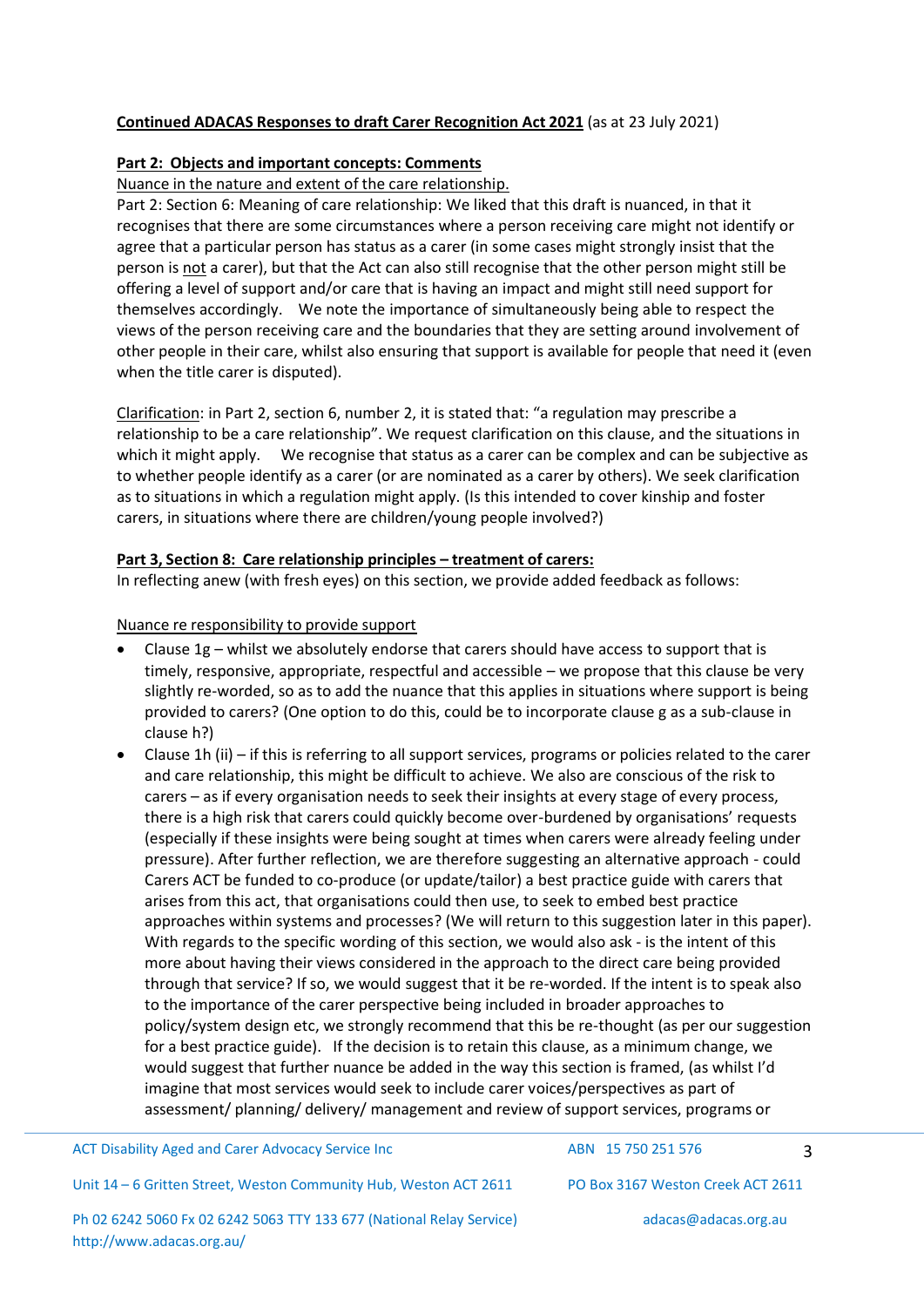policies relating to the carer and the care relationship), that it is important that this is occurring only when this is both appropriate and practicable for all involved and we would thus recommend therefore that modifiers such as when both appropriate and practicable (or similar) are needed for this clause).

• Clauses 1i to 1m - these seem to speak to the ideals expected of the entire service systems and structures: could this be further spelt out?

### **Part 3,section 9: Care relationship principles – treatment of people receiving care**

Current wording: "A person receiving care in a care relationship should have their rights as an individual recognised and realised."

The care relationship principles talk of carers being provided with support that is respectful (8g). We thus recommend the word respected also be included in this section about the treatment of people receiving care, i.e. that the statement above be expanded to read: rights as an individual recognised, respected and realised. We further recommend that a statement be included in part 3, section 9, that recognises that people receiving care may also have a view on the care relationship, that acknowledges the right for this to be listened to and taken into consideration.

### **Part 4: Obligations relating to care relationship principles: Comments**

Part 4, section 10, Obligations of care and carer support agencies relating to care relationship principles:

### • Consultation and funding:

Clause 1b: as per our response to Part 3, section 8, part 1h(i) With regards to that same clause, Part 4, section 10, clause 1 (b): whilst we agree with the principle behind requiring care and carer support agencies to consult with carers or an entity representing carers when planning or reviewing support services and programs in relation to people in care relationships provided by the agency, we note the additional work that this is likely to create predominately for Carers ACT (although as an agency that works with Carers, ADACAS could also be consulted), and ask for an assurance that there will be commensurate funding made available to support the additional work that introducing these obligations will entail.

Whilst we welcome the intent of this statement (consideration of carer needs and views), after further reflection, and as mentioned earlier in this paper – we are concerned that this approach would be both overly burdensome for carers, and also logistically prohibitive for organisations. Instead - as flagged in response to Part 3, section 8, clause 1h (ii) - ADACAS recommends that Carers ACT be funded to co-produce (with carers) best practice guidelines or standards developed from the Carer Recognition Act, so that organisations can use this as a starting point, and then that feedback to organisations from carers directly (when practicable and appropriate) can be part of a continuous improvement plan/strategy.